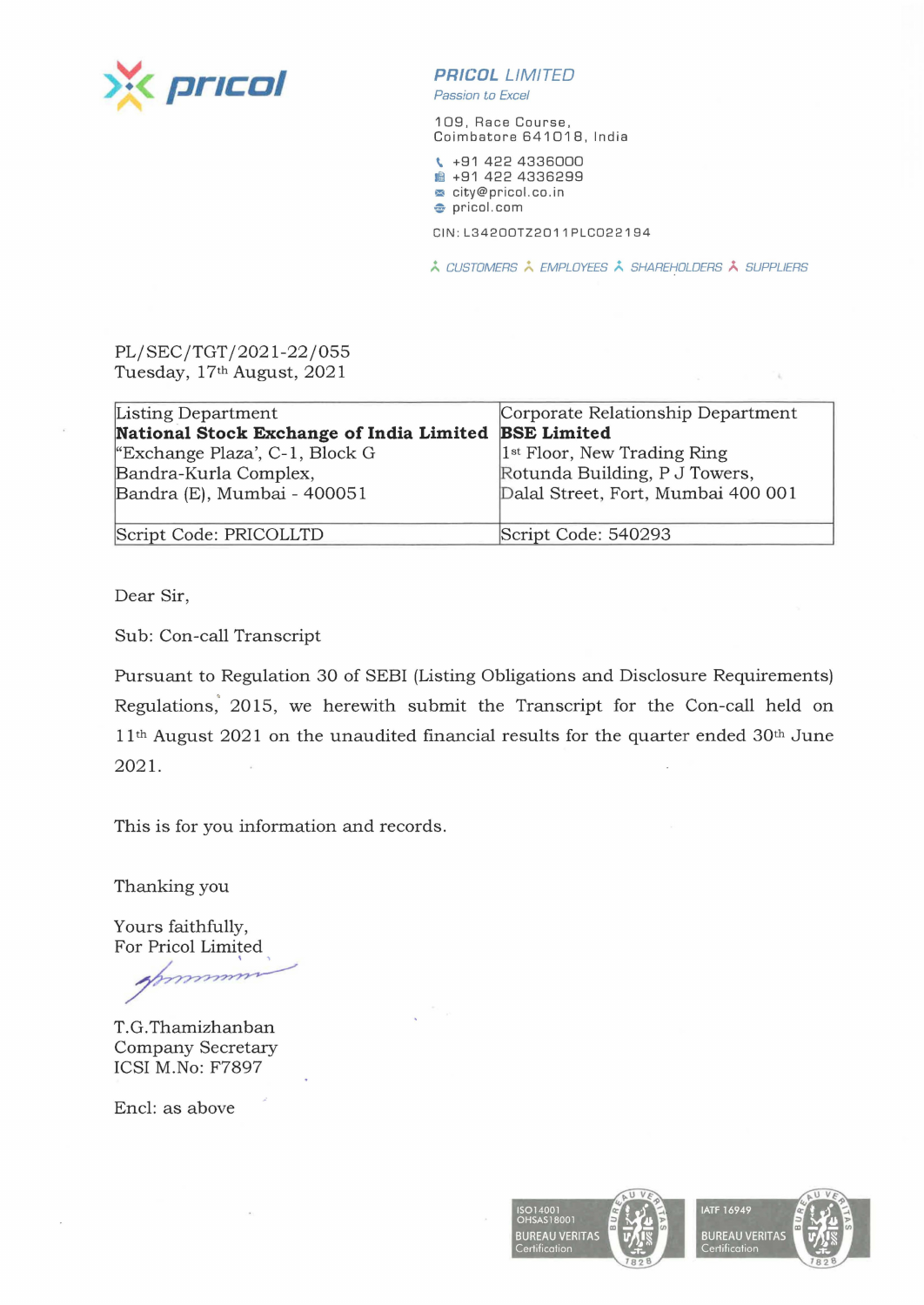

## **PRICOL Limited Q1FY22 Earnings Conference Call 11th August 2021**

## **Management:**

- 1. Mr. Vikram Mohan ‐ Managing Director
- 2. Mr. Krishnamoorthy Pattabiraman ‐ Chief Financial Officer
- 3. Mr. P M Ganesh ‐ Chief Marketing Officer
- 4. Mr. Siddharth Manoharan ‐ Head Strategy and Special Projects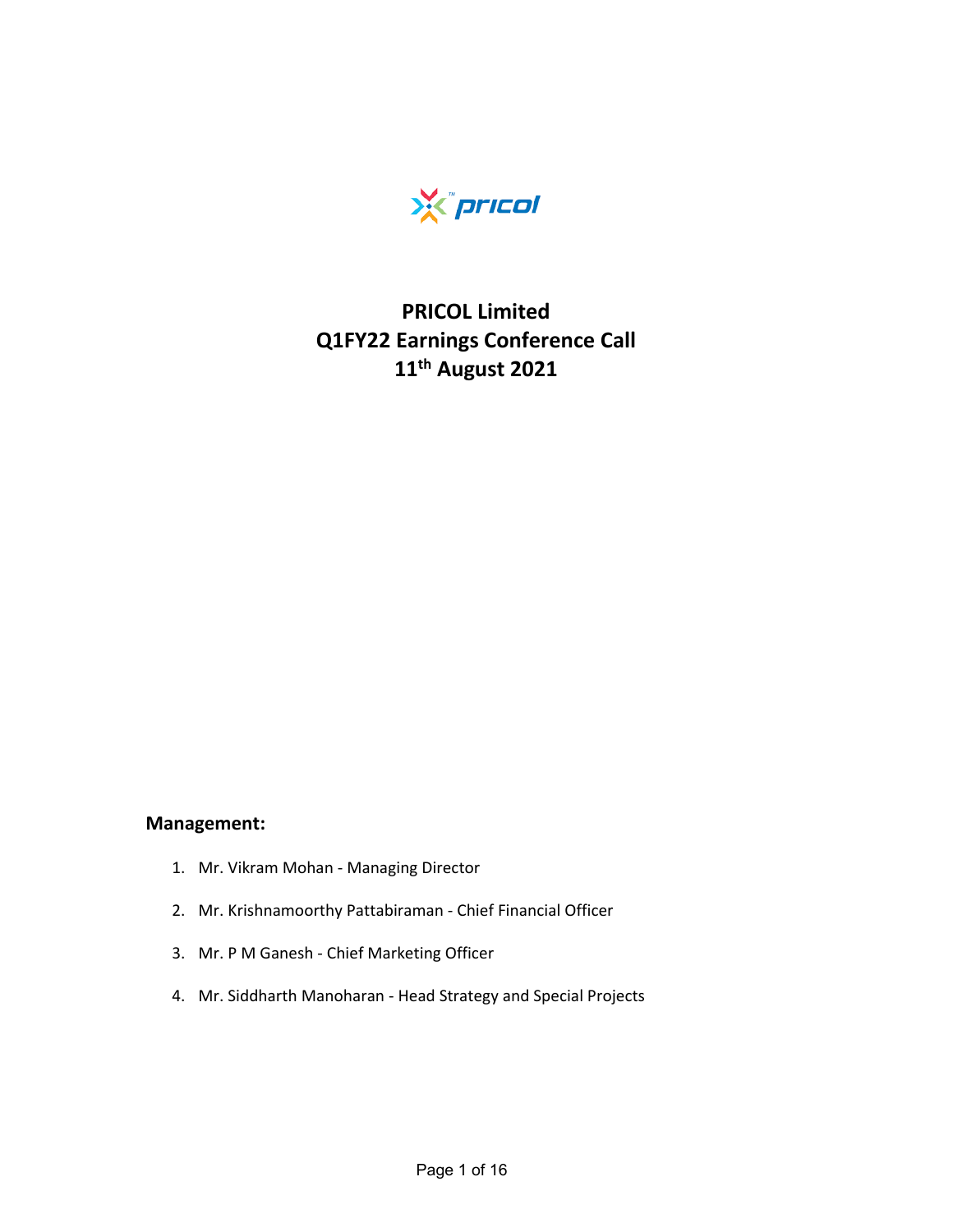*Yis pricol* 

## **PRICOL Limited Q1 FY22 Earnings Conference Call 11th August 2021**

- **Moderator:** Good afternoon, ladies, and gentlemen. I am Neerav, moderator for this conference. Welcome to the conference call of PRICOL Limited arranged by Concept Investor Relations to discuss its Q1 FY22 results. We have with us today Mr. Vikram Mohan - Managing Director, Mr. Krishnamoorthy Pattabiraman - Chief Financial Officer, Mr. P M Ganesh - Chief Marketing Officer and Mr. Siddharth Manoharan ‐ Head Strategy and Special Projects. At this moment, all participants are in listen‐only mode. Later, we will conduct a question‐and‐answer session. At that time if you have a question, please press '\*' and '1' on your telephone keypad. Please note that this conference is being recorded. I now hand over the conference to Mr. Vikram Mohan – Managing Director. Thank you and over to you Mr. Vikram Mohan.
- **Vikram Mohan:** Thank you for the introduction. On behalf of all the stakeholders of PRICOL Limited and my colleagues present here today Krishnamoorthy, our CFO; Ganesh, our Head of Marketing and Siddharth, Head of Strategy and Project, I would like to welcome all our investors and shareholders participating in this call to discuss the financials of the first quarter of the financial year FY2021‐ 2022. The presentation has been uploaded, and I do hope all of you had a chance to go through the details that was uploaded.

We have seen a significant growth over the previous quarter, over the quarter in the previous fiscal year. That is because, in the last year at the same time, we had significant closures due to COVID and loss of sales. Nevertheless, this quarter also was quite a suppressed quarter as initially the Western plants of the company were subject to lockdown due to the pandemic, followed by closure of the Northern plants of the company for an extended period in May, followed by a very extended closure for nearly six weeks of our Southern and Northern plants of the company, which resulted in significant loss of plants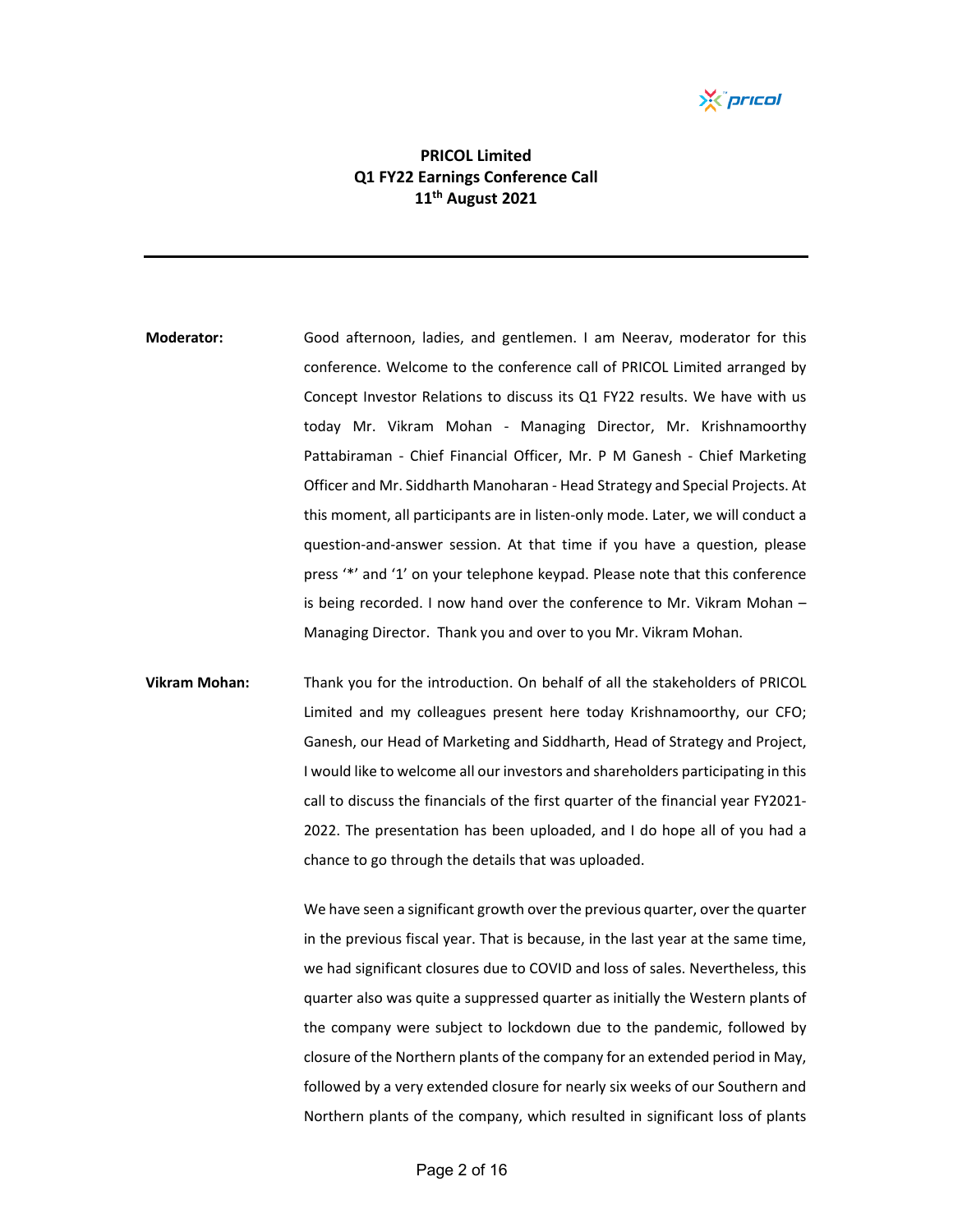

sales in the first quarter. This compounded by the acute shortage of IC components or child parts in the electronics has resulted in quite a bit of disruption in the automotive industry, especially for companies like ourselves, which are heavily dependent on electronics compared to mechanical products. This resulted in significant raw material price increases most of which has still offset thanks to the gratitude and cooperation offered by our OEM customers. But some of it had to be absorbed by us, which has resulted in some degree of impact on the EBITDA compared to the previous quarters.

We had an EBITDA margin of 11.17% for this quarter. As I mentioned earlier, if not for the extended lockdowns in different parts of the country between April, May and June and the acute increase in raw material prices, especially on the electronic, we would have comfortably had an EBITDA of at least 300 basis points or 3% higher than what was achieved here. We have generated a decent cash profit in this quarter, and we have also started retiring our debt substantially and my team and I are quite hopeful that by March of 2022, our debt levels would come down even further, putting us in a very‐very comfortable debt‐equity position and DSCR. Our borrowings are shown in this slide. We have affected some new borrowings under the government guaranteed scheme and also retired higher cost debt. But nevertheless, since we are going to be on a CAPEX light year, we expect to further reduce our debt and bring it down significantly in the next two quarters. Our consolidated results are also in line with standalone results. The Wiping business subsidiary based in Western India has started performing well and will show considerably good resultsin the next few quarters. That company has become absolutely debt free and has started generating a healthy amount of free cash.

Our operations in Indonesia have been affected very badly by the pandemic as all of you may be aware that Indonesia has seen a major resurgence of COVID. Nevertheless, that operation continues to generate a small amount of cash for us and has also become completely debt free. So, both of our manufacturing subsidiaries are now debt‐free subsidiaries and are positive cash accruing and post significant positive EBITDA. Our third subsidiary,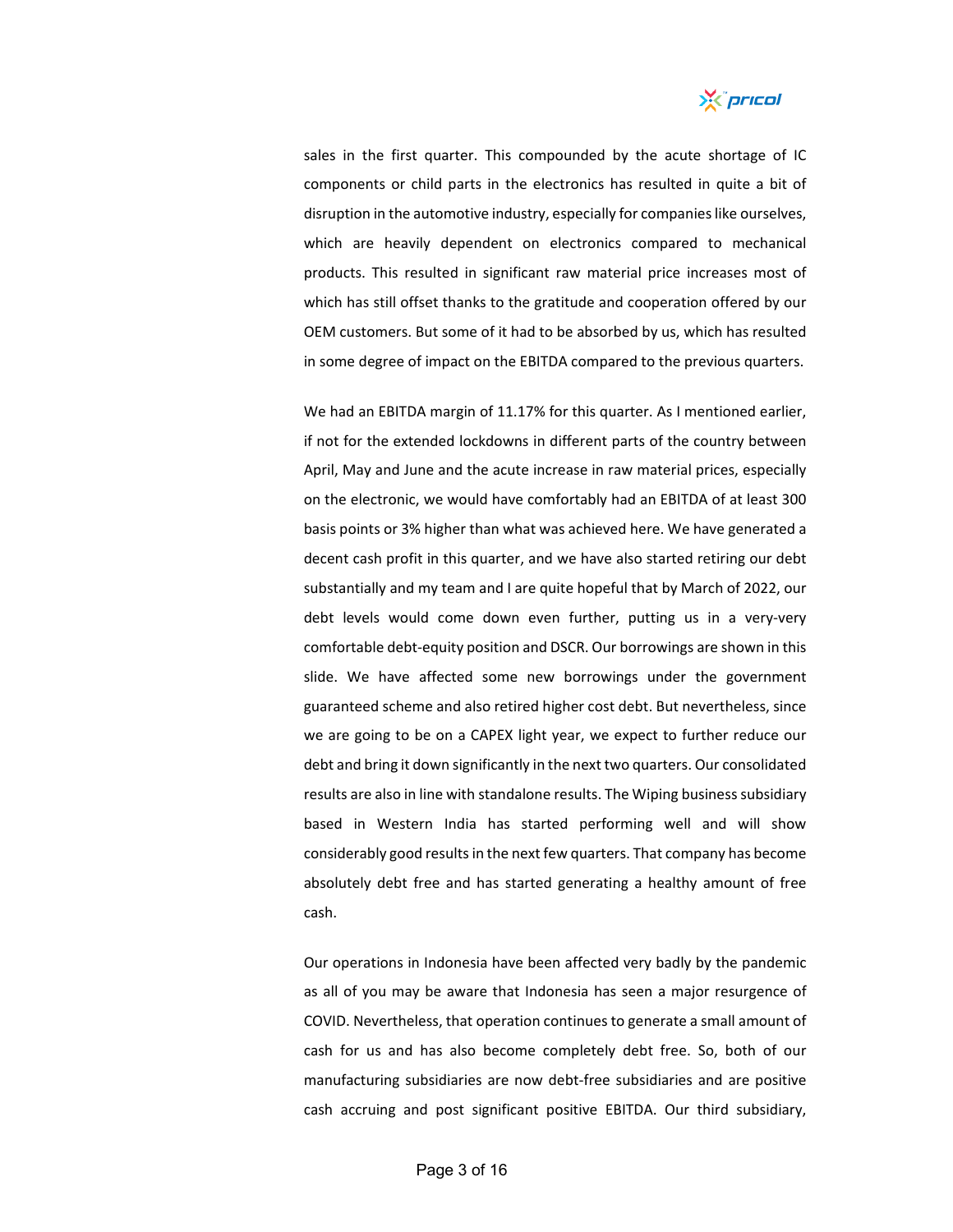

PRICOL Asia which is our purchasing arm has no borrowing whatsoever and is also generating free cash flows. Overall, that gives you the consolidated profit from operations for the first quarter that has gone by, and we have a consolidated EBITDA of about 12.3%, which as I mentioned could have comfortably been 15% at least if not for the acute shortage of electronic components and price increases of anywhere between 300% to 1,800% of the electronic components in recent times. Thank you very much. And I am happy to, along my team, to answer any questions that you may have.

- Moderator: Thank you very much. We will now begin the question-and-answer session. The first question is on from the line of Amit Mehta from Sunidhi Securities. Please go ahead.
- **Amit Mehta:** Just a question on the sale part. You have reported Rs. 316 crores of sales in the Quarter 1. Can we know the breakup of the sales between the sales from the new products or from the four‐ wheelers, where you were restricted because of your non-compete clause with Denso Inc.? And then how much is from export and how much is from EV vehicles? Can we get some rough colour on this revenue mix?
- **P M Ganesh:** The rough breakup is like, last call we mentioned that our share of business at TATA Motors has been significantly going up, with also PSA as a new entrant into the four-wheeler segment, our percentage, as a percentage the fourwheeler would be about 10% on the total revenue of Rs. 310 crores. And also, our export has significantly grown during Quarter 1, which stands at around 15% as of now. That would be the rough break up.
- **Amit Mehta:** And how much is from the new product? In fact, last year it was 40% in FY21, if I am correct.
- **P M Ganesh:** The new product continues to be at over 20% and this is expected to continue as a same percentage in the remaining quarters of this year.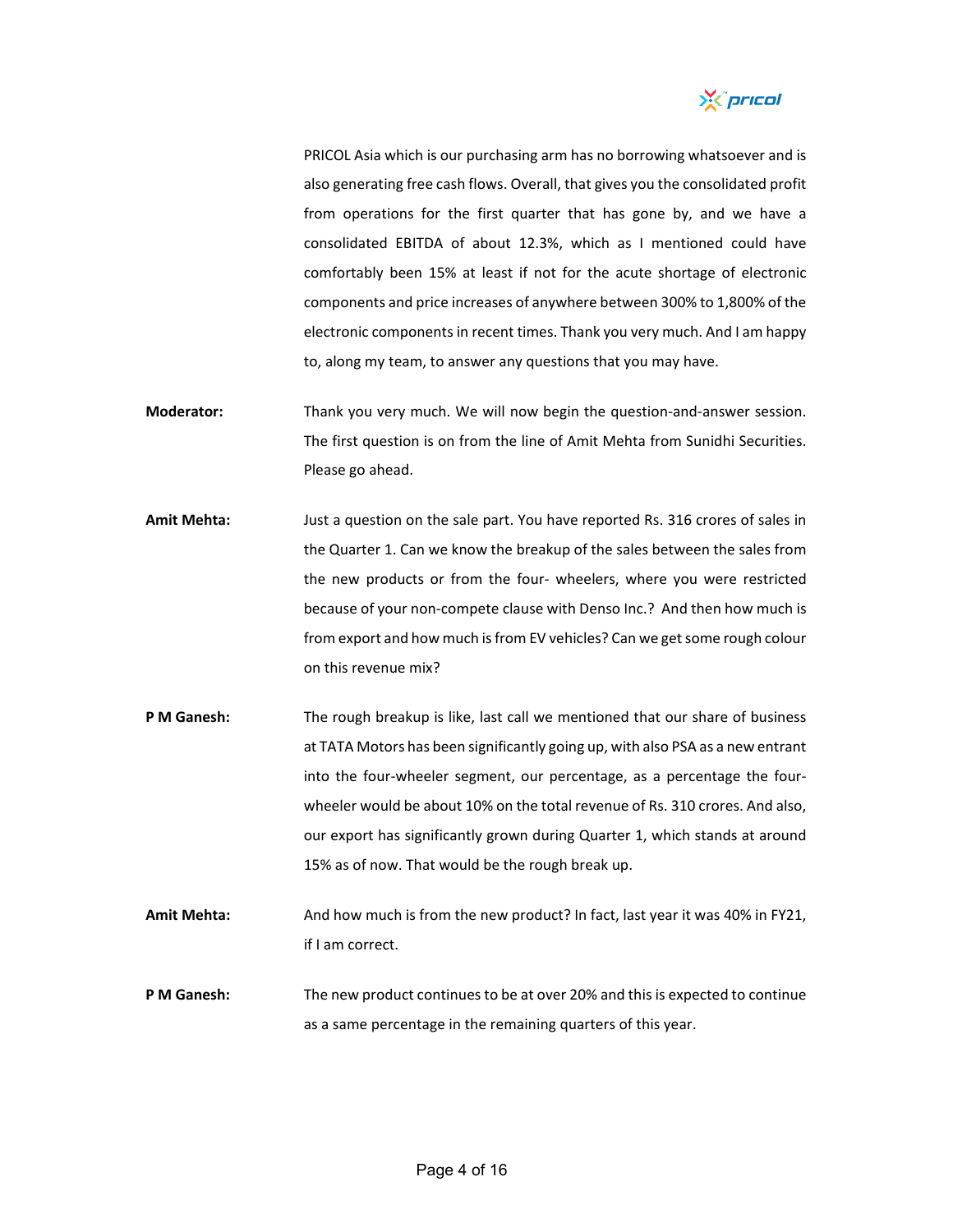X pricol

- **Amit Mehta:** We know that in Q1 because of the lockdown in the Southern Tamil Nadu, the production was affected. How is the situation for the July month and the current August month? Are we at the normal operational level?
- **Vikram Mohan:** The lockdowns has not lifted in Western Tamil Nadu which was acutely affected by COVID around the middle of July. So, July also we had some sub optimal operation, but not so much due to COVID but the overall pull from the OEMs have got reduced. It is not that our share of business has reduced, because there is an acute shortage of electronic parts, and this has affected OEM production. So, this quarter also is going to below plan, but not because of lockdown but because of overall OEM production levels going down, which Ithink is going to continue. And Ithink we are in for a third round of lockdowns and the third wave, which is already starting to show signs in different parts of the country. So, I think we will have another subdued quarter only normally – July‐August‐September is a very good quarter for the automotive industry pre festival sales. But I don't think this year it is going to be so. So, we are taking a fairly conservative estimate for this quarter also, and we have estimated only conservative cash flows. But what is more worrisome than COVID is the acute shortage of electronic components, which is not showing any signs of easing off and it is affecting various stakeholders in the industry, which is affecting the industry, which I think is going to exist for some more time. When I mean some more time, I mean at least for another four to six quarters. Though our supply chain has eased off our customer supply chains have not eased off which is overall affecting the industry.
- **Amit Mehta:** So, when we look at the PRICOL de‐growth in Q1 is roughly about 27%‐28% or 29%, okay, roughly, vis‐à‐vis how is the industry de‐growth in the Q1, if we want to compare PRICOL versus other automotive component?
- **Vikram Mohan:** We have not de‐grown Mr. Mehta. We have de‐grown compared to when, can you please tell me?
- **Amit Mehta:** Compared to the previous or the normal period, de‐growth means compared to normal situation? Not compared to the year‐on‐year. Because last year the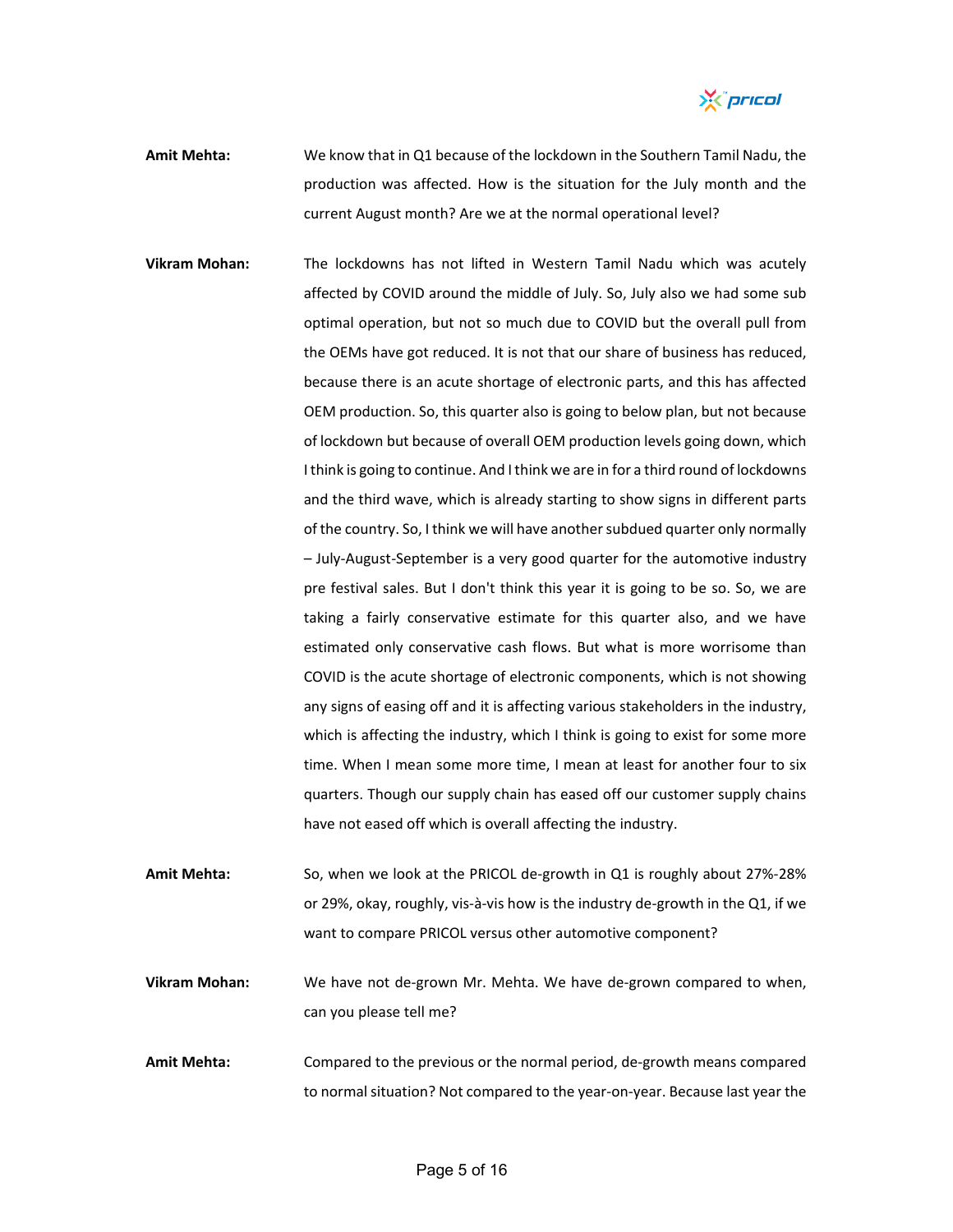

first quarter was much severe and this year's first quarter the lockdown is not as severe as we have experienced during the last year. I am just comparing the industry de‐growth in the Q1 compared to the Q4.

- **Vikram Mohan:** See that is an unfair comparison in the sense, because typically Q4 is a high‐ performance quarter for the industry. Q1 is always a weaker performance, then Q2 is the highest performance and Q3 is the weakest performance. This is how the automotive industry has been performing for decades to say. So, when you are comparing sequentially or Q4 to Q1, it is not a favourable comparison. But, having said that we are in line with the industry. Under normal circumstances, we should have put performed better than the industry by 10% because of our increased share of business. But for Q1 whatever the industry grew or de-grew at we are in line with that. I expected a 10% better performance than industry, because of all our share of business increase. But because of our Southern plants, two mother plants in Coimbatore were worst affected in the first lockdown when we had seven weeks of lockdown, we were in line with the industry.
- **Amit Mehta:** In your opening remarks, you mentioned about EBITDA margin. You said that it could have been 3% higher than what you have reported. So, then do you think that the PRICOL can report EBITDA margin of about 14% at a normal level of operation? Do you mean that?
- **Vikram Mohan:** We have reported 14%‐15% EBITDA margins at normal levels of operation and, barring the surge pricing in the electronics, when I mean surge, it is not like 10% or 20%, it has been between 200% to 1,800% price increase. We are operating at this margin level. So yes, so we will suffer this 2.5% EBITDA loss till the electronic prices come back to normal. We are taking internal cost control measures which have helped us deliver this EBITDA, and hopefully with some more measures and hopefully COVID not being so impactful in the third wave and hopefully the electronic shortage is not affecting the OEMs; that are too many hopes on external factors that we are not having under the controls. We will perhaps in Q2 itself deliver a better EBITDA, definitely not 15% or 14%.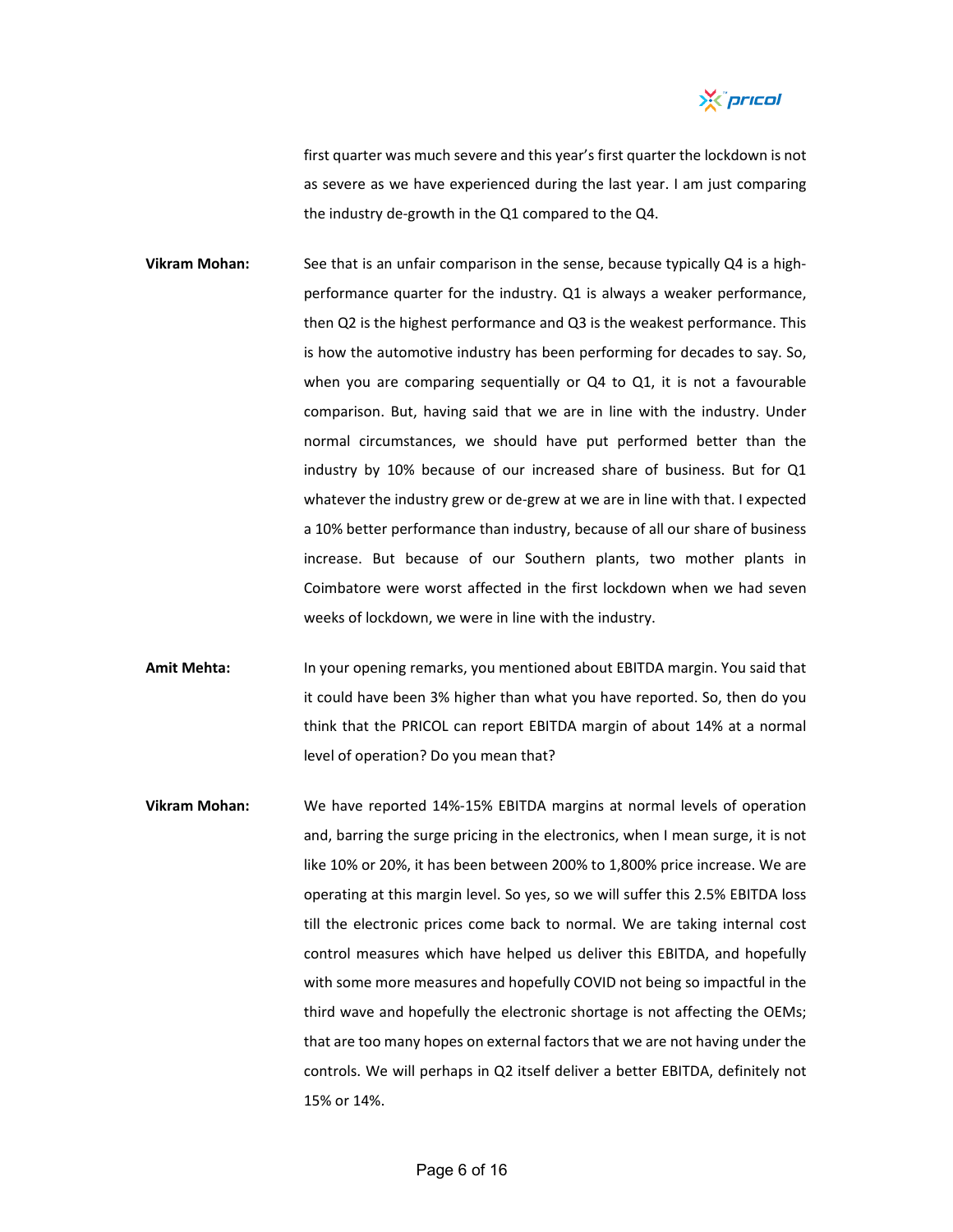

- **Amit Mehta:** The export is almost 15% during the current year, which is approximately Rs. 45 crores, is it correct in Q1? So can we say that we are inching towards Rs. 200 crores annual export revenue, going forward?
- **Vikram Mohan:** We are actually aiming for in about three years' time strategically for the exports to be about 20% of our annualized revenue when we are at around Rs. 2, 000 crores of sales, and we are on track for that. Let us not take it quarter by quarter, because there have been lot of shipping disruptions, there has been a lot of…. the Suez Canal closure, which is all putting things into a non‐predictable manner. But a lot of export business has added, committed business capacities have got created, and we are on track for it to be 20% of our business in two years' time, but hopefully things come back to normal, and our turnover should be somewhere in the region of about Rs. 2,000 crores to Rs. 2,100 crores.
- Amit Mehta: Regarding the four-wheeler where you already are on the TATA platform and one more company you said, I think Peugeot, correct?
- **Vikram Mohan:** Yes.
- **Amit Mehta:** So right now, it is 10%....
- **Vikram Mohan:** Four‐wheelers there are two segments. We are very strong in the four‐ wheeler and commercial vehicle segment. We are now talking of fourwheeler passenger vehicle segment which is specifically car where from the zero-market share, we are building up.
- **Amit Mehta:** And the last question is on the debt repayment. We were Rs. 170 crores of debt as on March 21. So as on 30<sup>th</sup> June what is the net debt that we have?
- **Vikram Mohan:** It isthere in the presentation showed. We were not at Rs. 170 crores, we were much higher than Rs. 170 crores and the presentation has clearly the net debt movement figures and also what debt we added and what we reduced.
- **Moderator:** Thank you very much. The next question is from the line of Dhiral Shah from Phillip Capital. Please go ahead.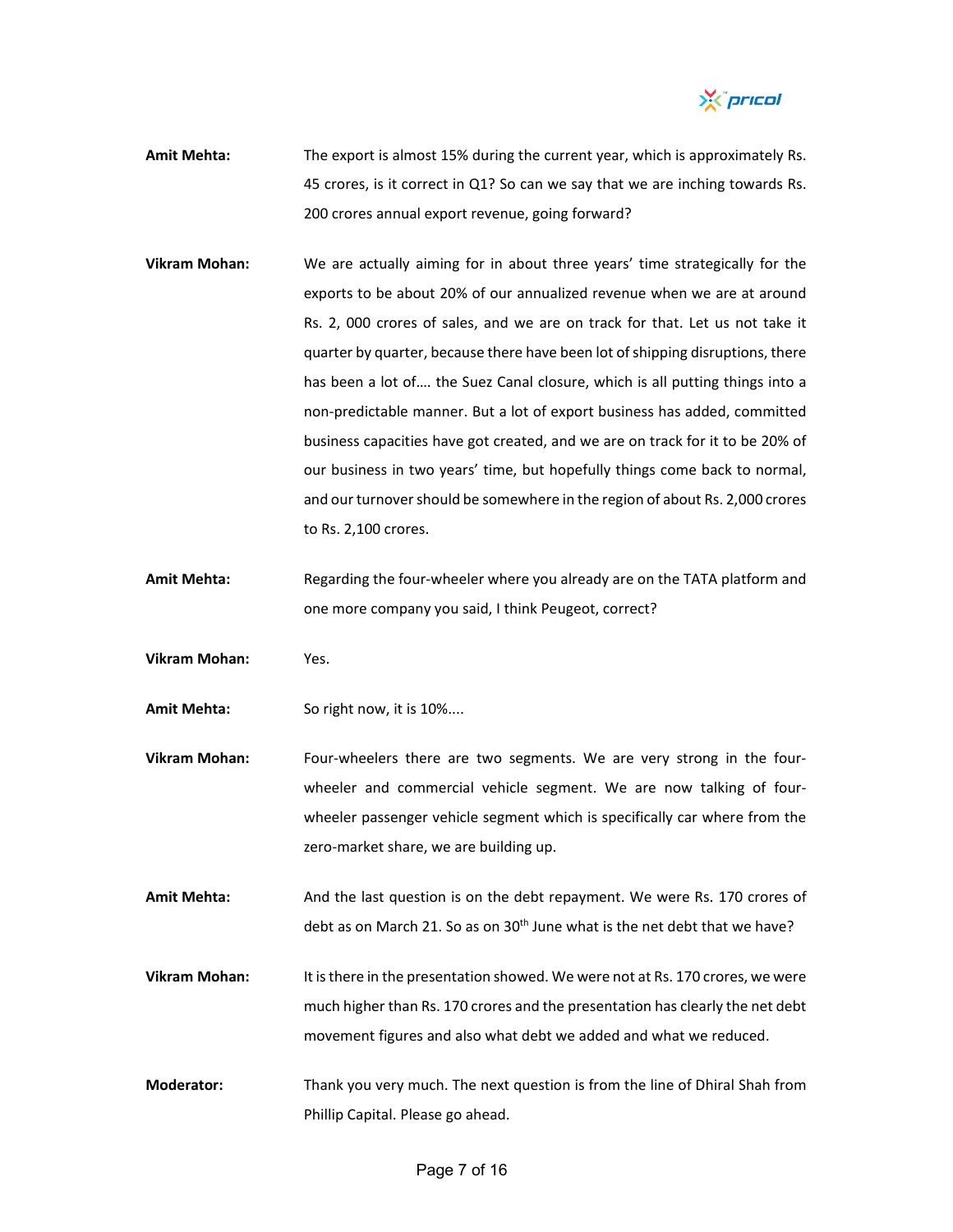X pricol

- **Dhiral Shah:** My question is pertaining to the driver information system. So, what are the new development which we are doing into that segment particularly, sir?
- **Vikram Mohan:** There are a lot of technological improvementsthat we have done in the driver information system. I will let our Chief Marketing Officer, Ganesh to take that question.
- **P M Ganesh:** Dhiral on the driver information system, the significant change in technology is the TFT. Earlier we had the LCD which is static information now we have moved into a lot of dynamic information using the TFT technology. This is number one. Second thing is we have moved significantly into the connected vehicle solution, starting from the NTORQ in 2018 where we were the first to launch the connected vehicle solution into the two-wheeler, thereby we have a launched a number of vehicles into the two-wheeler including the recent SUZUKI, which you would have seen, which is a connected vehicle solution again done by PRICOL. So, the new technology is all the TFT and the connected vehicle solutions.
- **Vikram Mohan:** Ganesh, can I just request you to talk about the dark mode clusters also that have been launched?
- **P M Ganesh:** Yes, you would have also seen in the recent TATA Motors launching the dark edition where we have developed the instrument cluster, you can see as a shade of dark matching with the internal environment of the vehicle which is state of the art technology done by PRICOL.
- **Vikram Mohan:** Also, on the EV and on the telematics, which islinked to the DIS can you throw some light Mr. Ganesh for the benefit of our investors?
- **P M Ganesh:** Sure. There has been a recent launch by PSA for export to Morocco. This is one of their first of kind of EV vehicle which they have started selling at their Morocco facility. So, we are supplying an EV‐Car cluster which is exported to PSA Morocco. And also, we have launched a number of connected vehicle solution for the EV two-wheeler as well. You would have seen the recent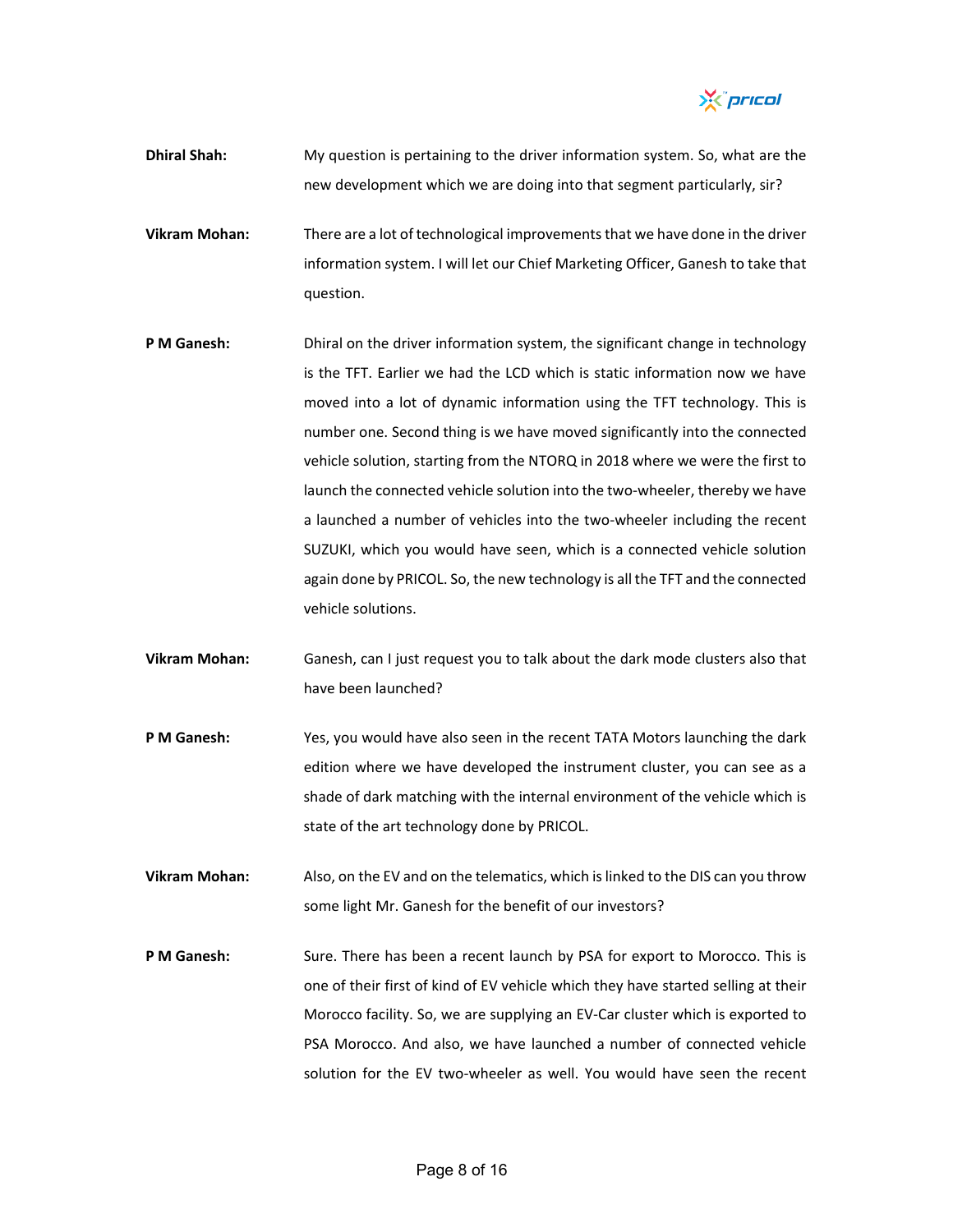

iQube which has been launched by TVS which is with a TFT connected vehicle EV solution.

**Vikram Mohan:** But Dhiral, in the cluster technology, on the pumps also, we continue to work on the pumps division and the controllers we are working on new technology. Our technology spends continues to be a robust 4.5% of our sales which is going to keep us ahead of the competition in the coming years.

**Dhiral Shah:** And sir any new collaborations which we are planning or which we have entered into for upgrading our technology or technology know‐how?

**Vikram Mohan:** I am very proud to inform you that I am in line with the PM's message of Atma Nirbhar in manufacturing. We are Atma Nirbhar in technology also. I am proud to state that we have not had any technical collaboration for technology. We have paid no royalty for technology compared to our competition. All the technology is developed in‐house, which is why we spend double of what our competition spends on product and process development, and which is what is giving us results and helping us increase our market share.

**Dhiral Shah:** That's very good sir. Lastly, any timeline to become a debt-free company?

**Vikram Mohan:** If all goes well, by December 2022, but definitely by March 2023 provided the world does not have any surprises for us.

**Moderator:** Thank you. The next question is on the line of Shashank Kanodia from ICICI Securities. Please go ahead.

- **Shashank** Kanodia**:** Sir in the initial remarks you mentioned that you have to absorb some amount of price hike because of the raw material cost whereas the numbers on the consolidated basis that you reported there is an expansion in the gross margins. So, can you please help us understand why there is a difference between the commentary and the numbers reported?
- **Vikram Mohan:** See if not for those absorption of the surge price, commodity prices we have an inter station system with our customers. Though we had an impact, it is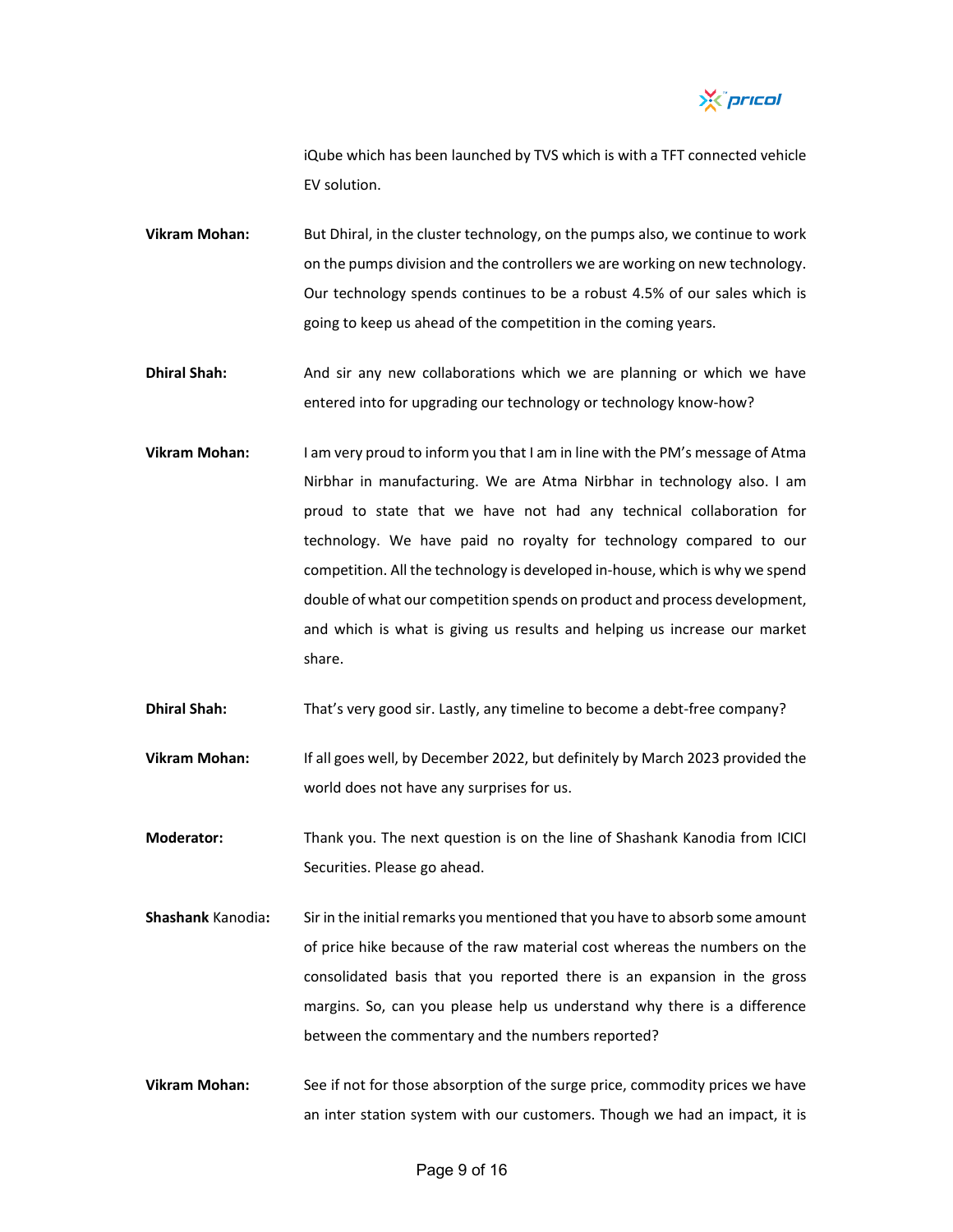

going to come back after one or two quarters. So, I am going to split that into two parts. There is a surge pricing…because of the electronic commodities, which if not for our internal cost control measure our EBITDA would have taken a much bigger knock. So, what you are seeing is net of all improvement, what we have been able to absorb. Otherwise, we could have comfortably delivered another 200 to 250 basis points of EBITDA or 2.5% of EBITDA. That is what I am alluding to.

- **Shashank** Kanodia**:** Sir the raw material cost for us in the last quarter was roughly 70%. In this quarter it is 67%. So, is this a sustainable run rate going forward for us? Or is there any one off?
- **Vikram Mohan:** No. This is also dependent on the product mix. It is because of the exports, more importantly where our margins were higher and it is becoming a little unpredictable, the raw material costs, especially the ICs and electronics, because we are forced to pay premiums and buy what is available in the market. So, like I said, the price increases have been anywhere between 200% to 1, 800% increase for the IC's, which is…I mean, we are not able to plan for such situations.

**Shashank** Kanodia: But still on the contrary we have performed better, right?

**Vikram Mohan:** So, we are able to get cost reductions and VA VE on all other parts to offset and reduce this impact significantly.

**Shashank** Kanodia**:** In one of the earlier participant's response, you mentioned that the new product sales is roughly 20 odd %. In last fiscal it was to the tune of 45%.

**Vikram Mohan:** Yes, we added a new product in the last fiscal, which is a fuel pump module, which was a regulatory product when we moved from BS IV to BS VI regime. This year it is a healthy 20‐25%.

**Shashank** Kanodia**:** And sir lastly, what kind of debt reduction are you planning for this year?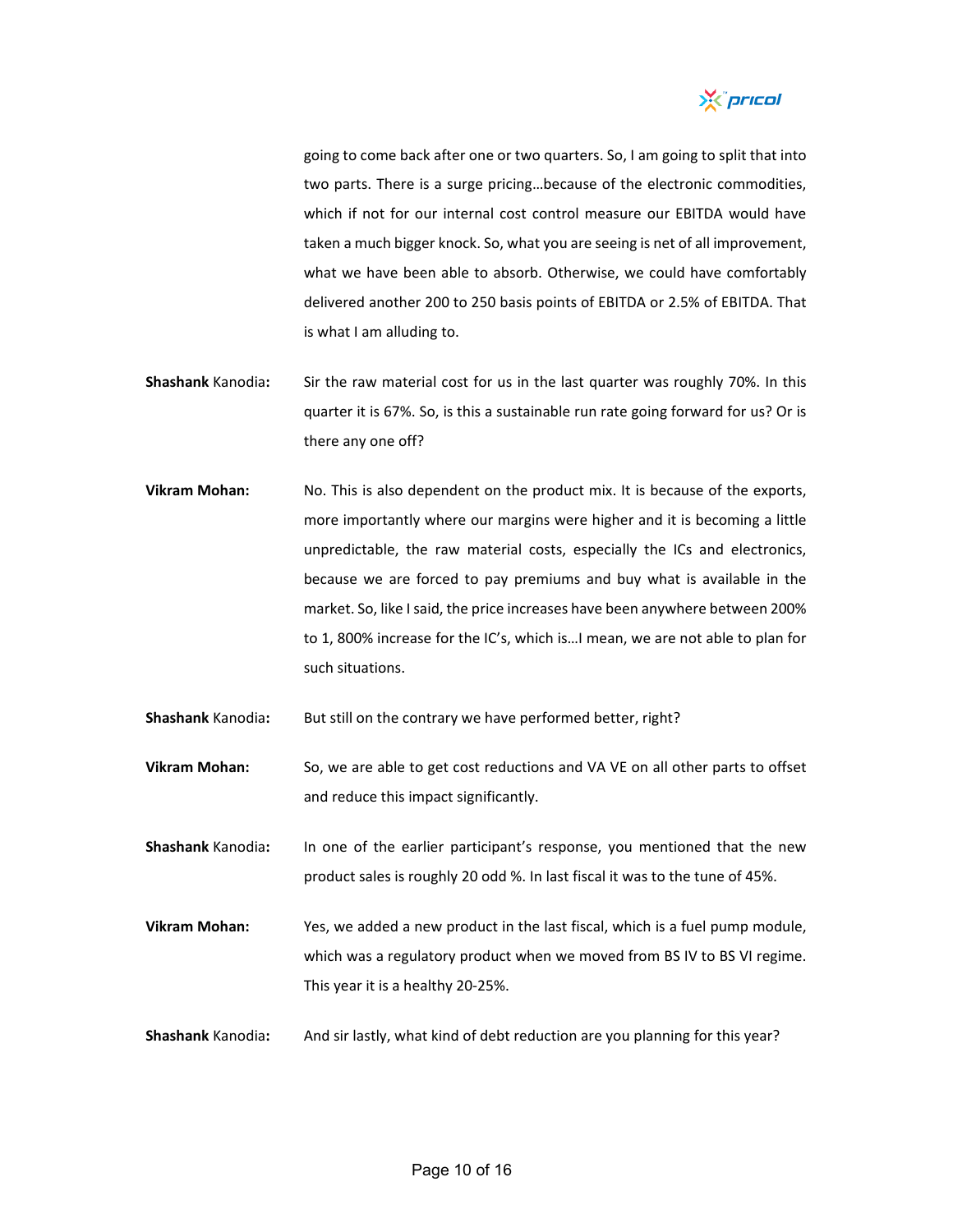

- **Vikram Mohan:** Like I mentioned, if all goes well, we want to be, I don't want to put a firm figure, but we will be significantly lower at least by about 25%‐30% compared to our present debt by the end of this financial year.
- **Moderator:** Thank you. The next question is from the line of Khush Gosrani from InCred Asset Management. Please go ahead.
- **Khush** Gosrani**:** I just wanted to inquire whether, since you have indicated acute shortage of IC, have the lead times expanded from last quarter? Have they increased or have they remained at that levels? Any indication on that part?
- **Vikram Mohan:** The lead time is around anywhere between 12 to 18 months Kush. So, we are working closely with our customers to predict orders for the next 18 months and placing forward orders and we are also buying off market. And that is one of the reasons our working capital has gone up and our inventory has gone up and which will continue to show some stress on the bottom line.
- **Khush** Gosrani**:** And just on the broad picture, what would be the percentage increase in our market share over the last three to five years in DIS, if you are able to quantify?
- **Vikram Mohan:** We have been flat in the last quarter. But over the last three years in two‐ wheeler DIS we have gone from 35% to about 52%‐53%. In commercial vehicle and off‐road vehicle segment, we have gone from about 45%‐50% to about 78%‐80% and in the passenger vehicle cars we are able to inch up from about zero to about 8%‐9%.
- **Moderator:** Thank you very much. The next question is from the line of Samarth from Fort Capital. Please go ahead.
- Samarth: For the ICs that we procure, do we have any minimum order quantity for this? And generally, how much was the normal inventory that we used to hold earlier versus the situation now?
- **Vikram Mohan:** We are holding about Rs. 25 crores additional inventory compared to we typically have about 12 inventory turns. So, I don't want to give a figure. It is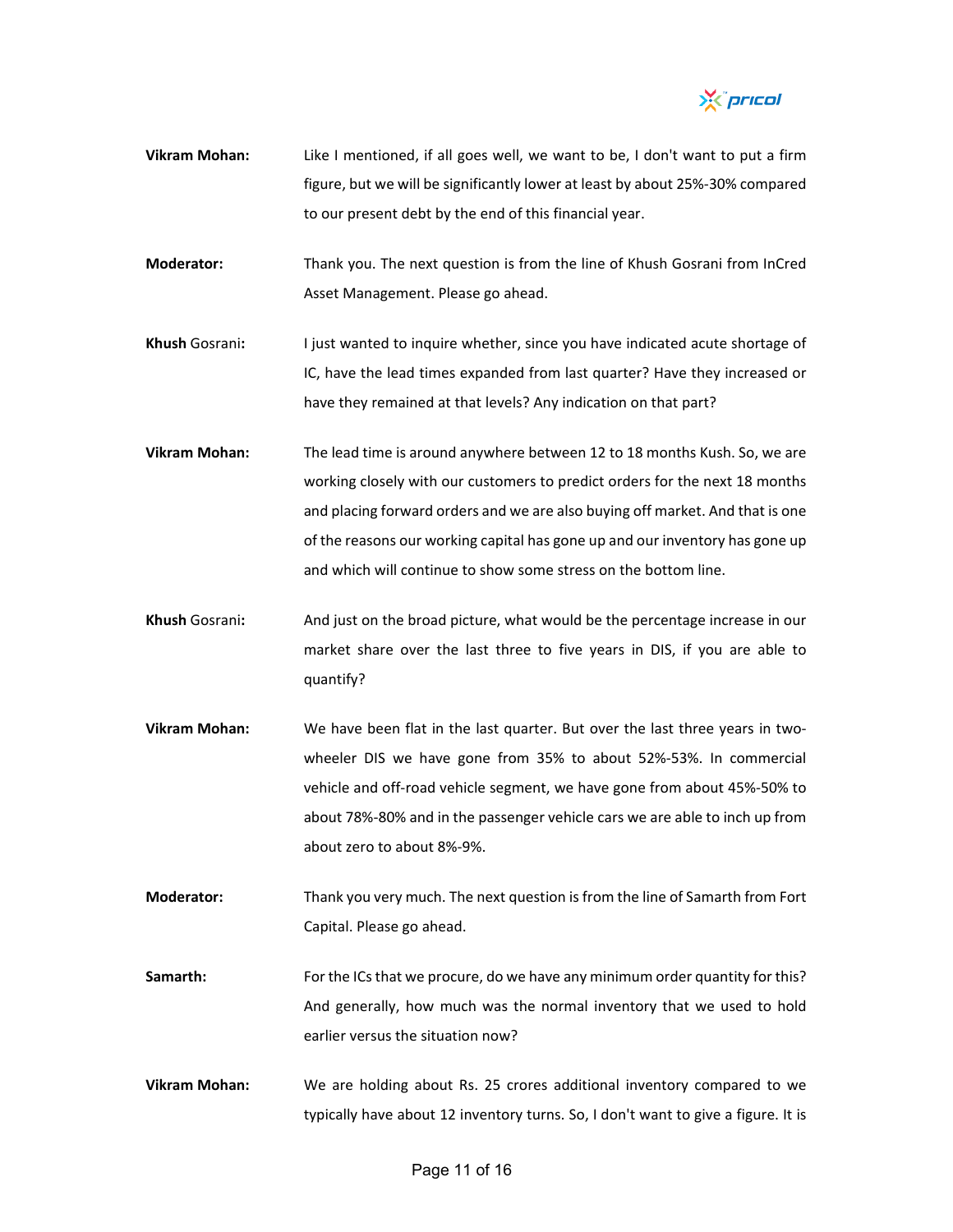*Yis pricol* 

safe to say it is about 12 inventory turns. But about Rs. 25 crores additional inventory we are holding on account of the IC shortage.

**Samarth:** By when do you see this situation improving on the IC shortage side?

**Vikram Mohan:** Overall so the industry indications are showing it is going to normalize after about six quarters. This is what the industry is predicting.

**Samarth:** And sir on the gross margin side, do the product that we supply in the electric vehicle generate more gross margin than the ones we are supplying for traditional IC engine vehicles?

- **Vikram Mohan:** No, not necessarily but we have moved up the value chain. So, there is higher fixed cost absorption in the newer generation vehicle and our exports continue to give us a good gross margin. And, when you move up the value chain to connected clusters and TFT clusters, margins per cluster rupee value is higher compared to a conventional mechanical cluster.
- **Samarth:** And the gross margins that we have reported seeing the raw material situation the number seems to be quite well at 33%. Do you see this continuing going forward between 33%‐34% range, compared to earlier which was 30%‐31%?
- **Vikram Mohan:** Plus or minus 2% it will be a variance based on the product mix based on what the OEMs want to sell, because for example, in the month of July TVS and HMCL what they predicted to what they sold has been so different. So, this is going to keep going because it is based on what they are getting because of the IC shortage. So, neither is the customer able to predict nor are we able to predict. This is a very-very peculiar situation. I have been in the industry for so long now my head of marketing has been in the industry for so long now, and we have never seen a dynamic situation as we see today.
- **Moderator:** Thank you. The next question is from the line of Manish Shrivastava from Amala Management. Please go ahead.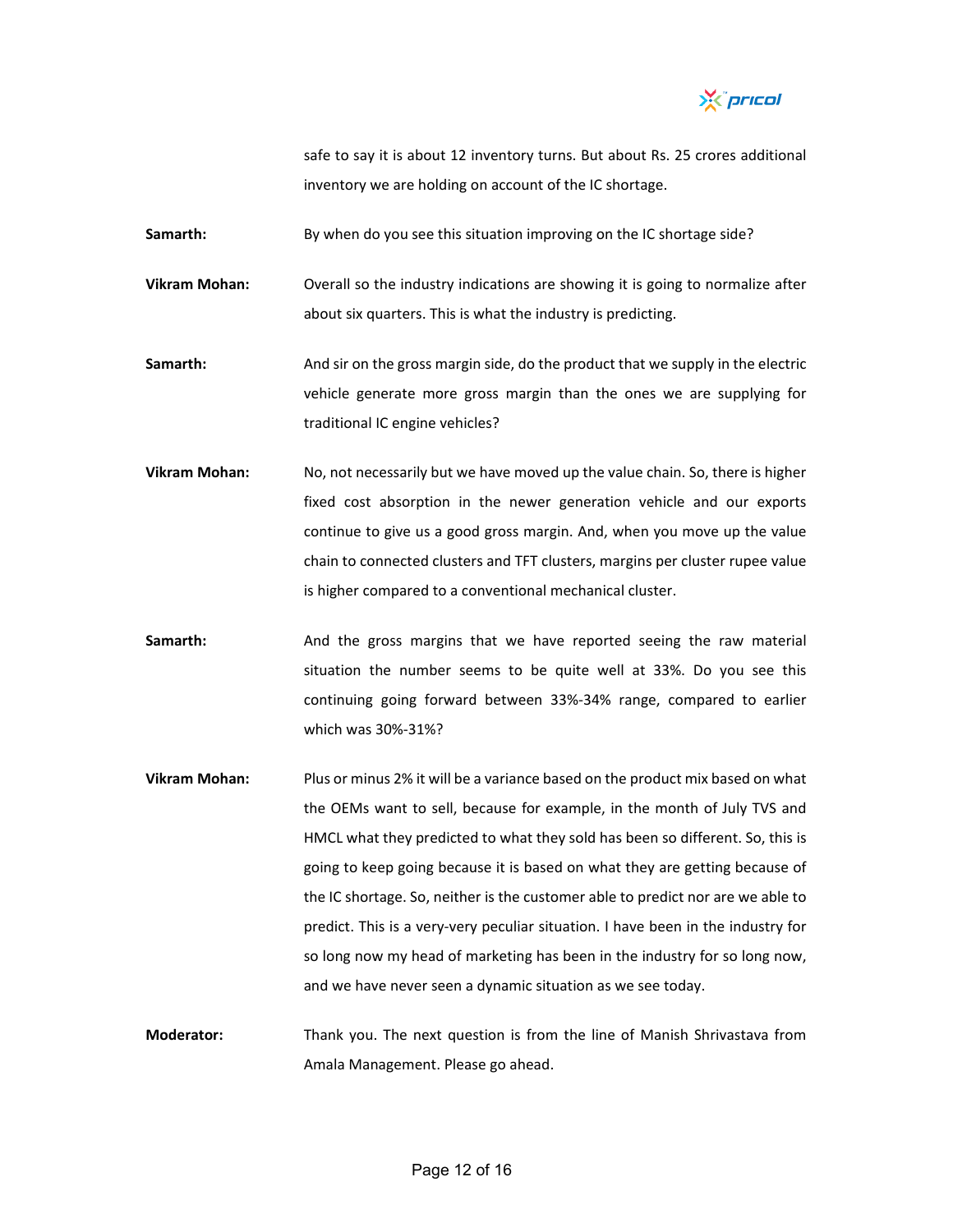

- **Manish Shrivastava:** I just wanted to understand a bit more on the balance sheet side one or two issues. One, I noticed that your standalone debt has gone up by about Rs. 31 crores, gross debt and consolidated gross debt has gone up by about Rs. 14 crores only. So, which basically tells me that about Rs. 17 crores or Rs. 18 crores of debt has been repaid at your subsidiary level. And that was all that the debt that wasthere in the subsidiary level. So, is it right to assume that all the debt at the subsidiary level has been paid off? Two, is it the Indonesian subsidiary we are talking about and in general, what is the operating plan at the Indonesian subsidiary? Because clearly to fund that debt, you would have moved more money from here. So, there would be some thought process on the operating side in terms of what are we looking to do there at the Indonesian subsidiary level. So, what is the plan there? That is one.
- **Vikram Mohan:** Manish let me take one question at a time; so that it's easy for us rather than have a question queue. Yes, we have from the paid off some of the debt in our subsidiary because we wanted to exit certain banking relationships. Certain banks that who had not supported during our difficult times in the past two years. We rejig our portfolio, so we decided to exit certain banking relationship certain monies were moved to our subsidiaries in both our subsidiaries, and we paid off and that is the overall consolidated, you would see a movement on the debt and standalone the debt would have gone up. I will talk to you about our plans both for our Indonesian subsidiary as well as for our other subsidiary in India which is, and out of every subsidiary one is only a buying house based in Singapore which only does all our buying of our parts for only the PRICOL group that is for the external business. So that is going to be completely tied to the fortunes of PRICOL, where we are getting some cost arbitrage of buying in Singapore and lower costs LC rates etc., which is giving us some benefit overall. The Indonesian subsidiary will continue to remain flat, will continue to generate very little amounts of cash, I think significant to from about at least for another two years, because we don't have visibility for very big new business there for the next two years. We have started some exports business from Indonesia to America on pumps for Harley Davidson and also to BMW because of the free trade agreement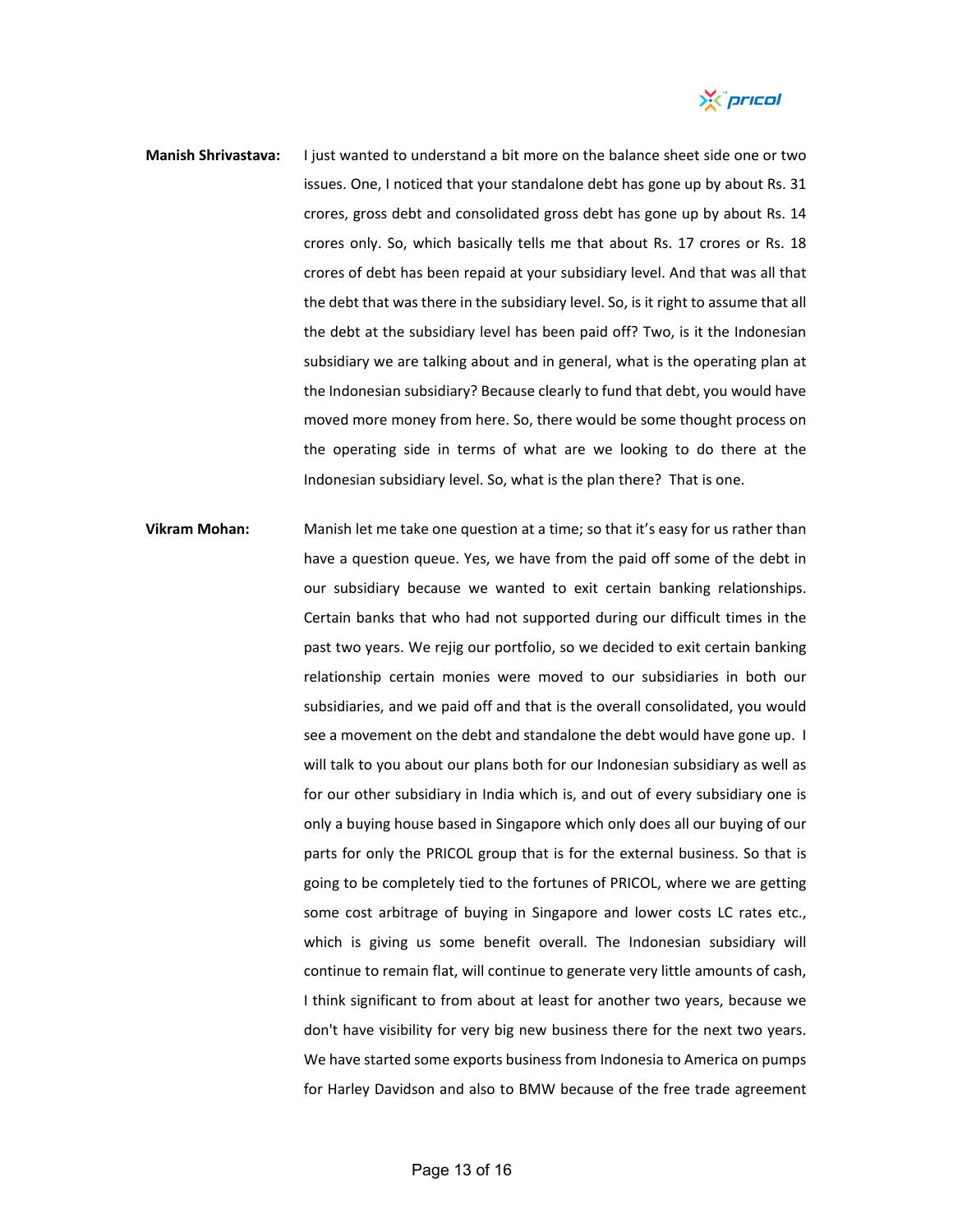

between Indonesia and the US. Thanks to the anti‐China rhetoric. It started off as a small place, which will grow in the coming years. But it is not going to be very substantial. But it is not going to be a loss-making subsidiary; it is not going to suck up any cash. It will accrue a little bit overall to the EBITDA. Whereas interestingly the subsidiary in India, the Wiping subsidiary which though not a core business, I must commend my team on a remarkable turnaround there, and that is going to significantly see some business increases and also free cash flows coming back to the parent company. That is going to see some significant developments because a lot of new business has been won. We will be putting some investments to cater for that business, but that will be catered to by that businessitself and will not require hopefully any funding from the parent. But if the business increase is going to be far in excess of what we anticipated, then perhaps some funding to cater to that business increase is going to be done. That is with regard to the Indian subsidiary, the Wiping subsidiary based in Western India.

- **Manish Shrivastava:** That's very useful, thanks. The other question I wanted to ask was like there is already a lot of cash sitting there in the subsidiaries. So again, is it about like supporting the exports to US that you are keeping the cash there or any other strategic plans on that? What is the thought around that?
- **Vikram Mohan:** There is no spare cash sitting in the subsidiaries Manish. We are running tight shifts in both the places.
- **Manish Shrivastava:** Because what I saw was in fiscal 2021 accounts', the balance sheet, if you look at the cash that was there, cash/deposits whatever, which was there in the standalone accounts versus a consolidated account, it sort of suggested that there was about Rs. 45 odd crores of cash actually lying there in the subsidiary. I don't know, maybe that is the wrong way to look at it. But at least there was that difference in consolidated cash and the cash in the standalone books, about Rs. 46 crores was the difference.
- **Vikram Mohan:** It is definitely not so. I think if you can send a specific query to our CFO, he would be happy to answer that. Because I know for a fact that we run in tight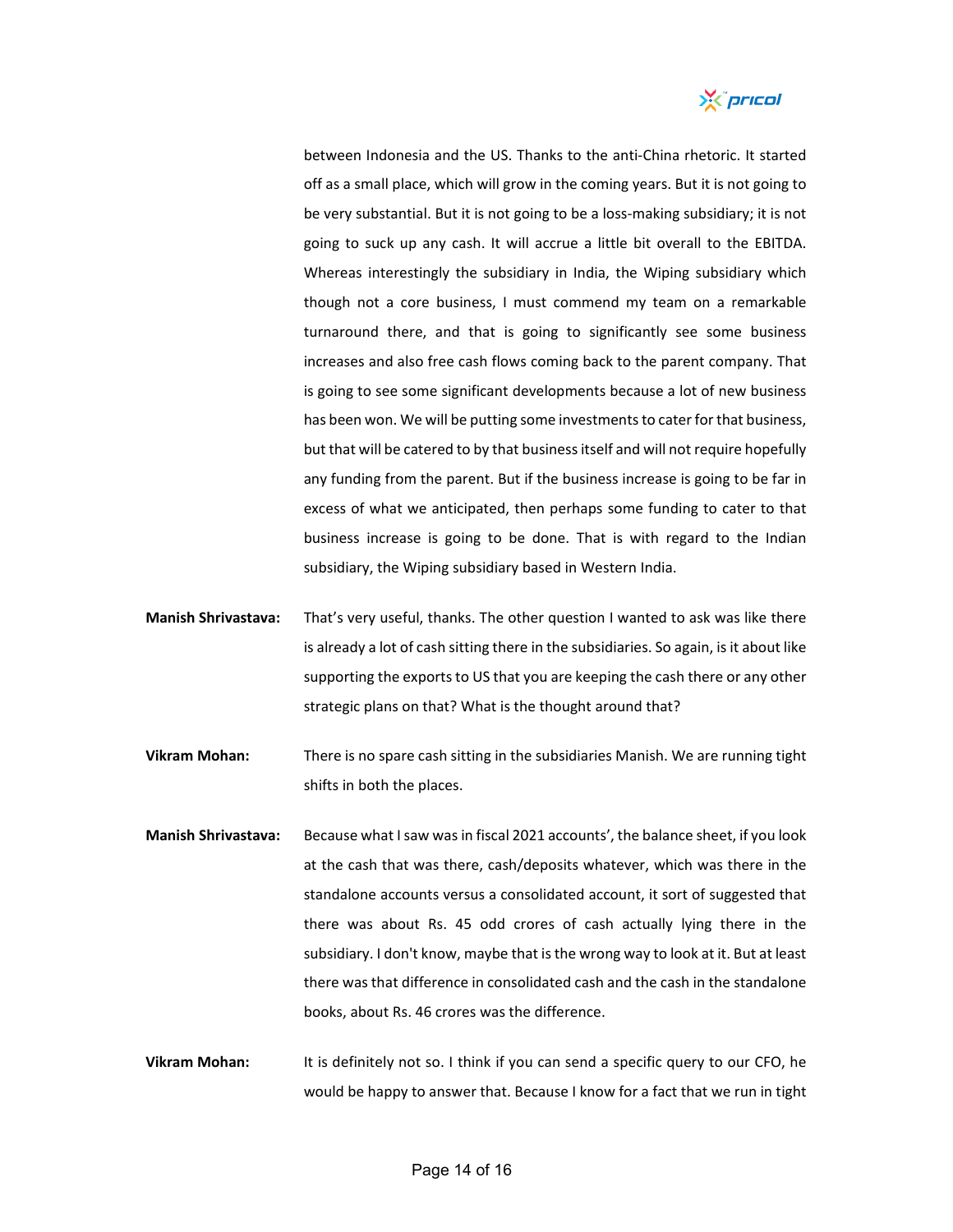

shifts in both the places. And, in spite of the small operations, that is why we are able to generate money. Again, if there was spare cash, I would have used that to further paid of debt.

**Krishnamoorthy:** Manish there is no idle cash. Just to give you snapshot on the last quarter we have received some cash and that gets consumed in the subsequent days. There is no idle cash at all. As our MD says, we are working on a tight schedule just to have a cash situation. And whatever surplus cash we have, we use it for repaying high‐cost loans.

- **Manish Shrivastava:** That's good enough. And the third thing, sorry, if I may ask about the working capital side. Clearly, like we haven't really spent anything on CAPEX in this quarter, but we have taken more debt and the business they generate, at least profits, though no cash. So, clearly working capital has gone up during this quarter. Is it because we have paid off our vendors very aggressively or it is just the inventory and receivables increase which has driven that significant increase in working capital?
- **Vikram Mohan:** It is not a significant increase. Our working capital has been brought down to zero in March. But there is some amount of working capital deployment. But it is all three reasons; whether that is CAPEX control, receivable delays, that is a combination of everything why we have managed our working capital.
- **Moderator:** Thank you very much. The next question is from the line of from Shashank Kanodia from ICICI Securities. Please go ahead.

**Shashank** Kanodia**:** Depending upon the sense that you get from OEM clients working, what are the growth prospect for us for this year, at least for the industry and for us?

**Vikram Mohan:** As I mentioned, I don't know about the industry because like I said, we are in such a VUCA situation where I am not able to predict next month compared to my customers are not committing to next month, because it is such a VUCA situation. But we will grow at 10% over industry if there is no further severe lockdown which is going to hamper production.